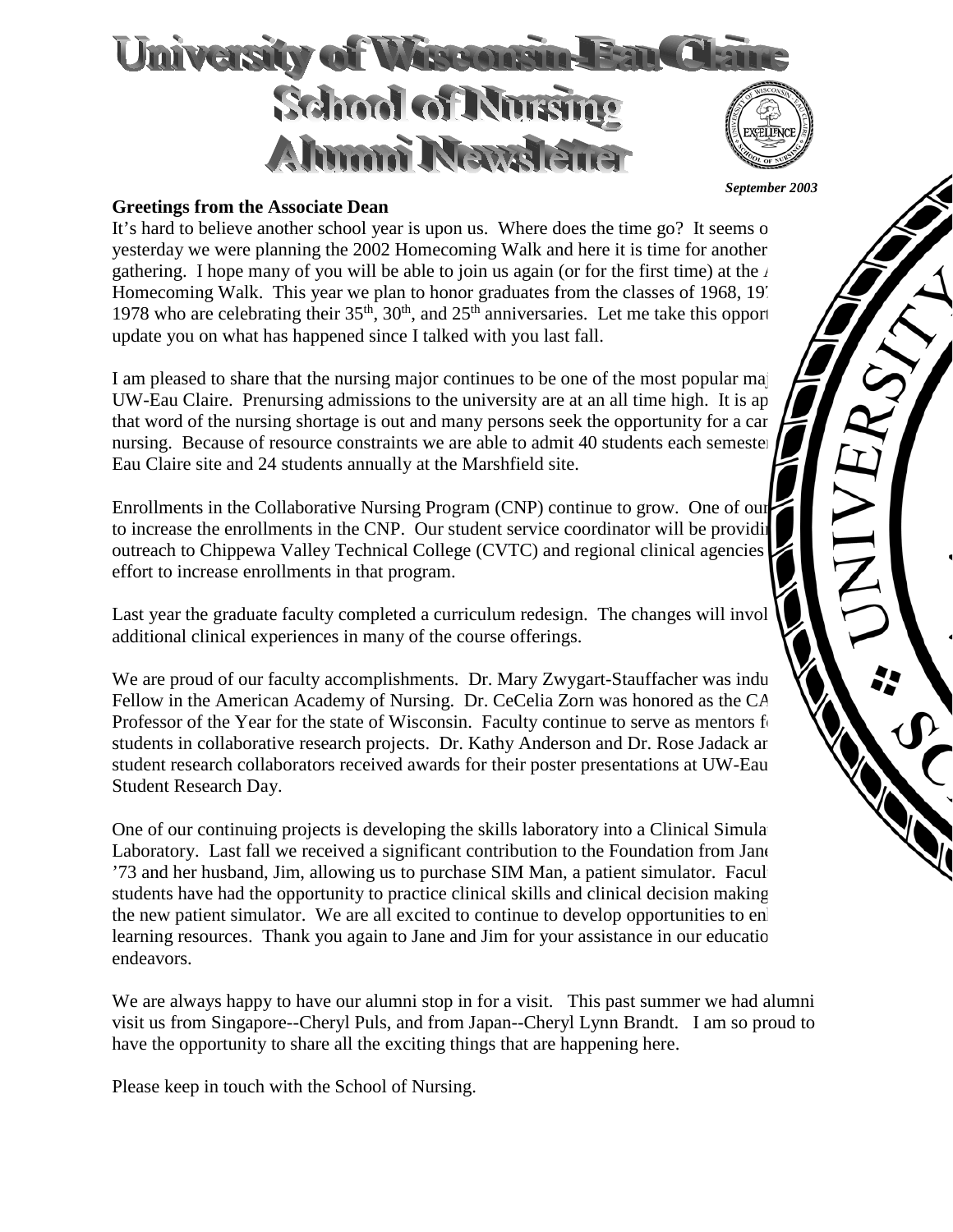### **2002 School of Nursing Alumni Homecoming Walk a "Rainy" Success**

The weather may not have cooperated last October, but that didn't quell the spirits of the many alumni, family members, emeriti and current faculty members, and students who came for the 2nd Annual School of Nursing Alumni Homecoming Walk. More than 86 people attended the 2002 walk and another 82 alumni were unable to attend but ordered T-shirts. The turnout far exceeded our expectations (You may have heard about our 1<sup>st</sup> Walk in which only 5 of us made the trek.). We were glad to see that the rain did not stop people from participating. In preparation for the 2003 walk, Sister Joel Jacobi has been given the special assignment of praying for good weather.



## **UW-Eau Claire and the War in Iraq**

This has been a rather difficult year for the country and for students and faculty at UW-Eau Claire. A number of pre-nursing students were placed on active duty during the war and many have now returned; other pre-nursing and nursing students have been on alert and are awaiting orders for active duty. One of our newer faculty members, Ms. Rhonda White, was called up for active duty last Spring and has been stationed with her Army Reserve unit, first in Georgia and now in Kuwait. We hope for the safe return of all involved. We are saddened by the loss of a family member of one of our graduate students who was killed in Iraq in July. Our condolences go to the many families who have experienced losses.

#### **Faculty Honors**

Two outstanding School of Nursing faculty members were recognized this past year for their exceptional work and accomplishments. Dr. CeCelia Zorn, a professor in the Nursing Systems department, was named the 2002 Carnegie Foundation for the Advancement of Teaching Wisconsin Professor of the Year. Dr. Zorn has been profiled in a number of publications, including the Third Quarter 2003 issue of *Reflections on Nursing Leadership,* from Sigma Theta Tau International Honor Society of Nursing. Dr. Mary Zwygart-Stauffacher, professor and chair of the Nursing Systems department, was inducted as a fellow into the American Academy of Nursing. This is considered to be nursing's highest honor and is reflective of her achievements in gerontological nursing practice and education.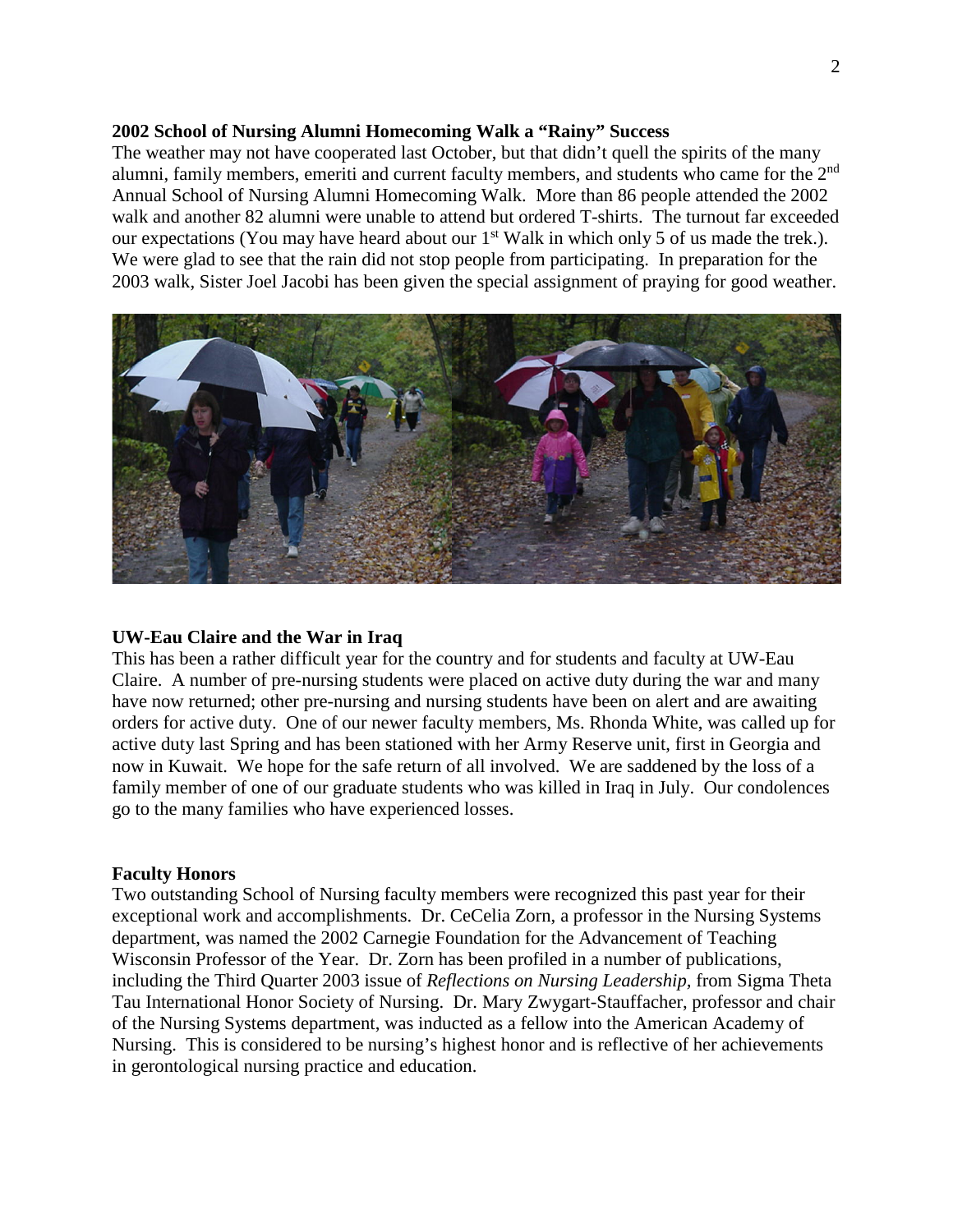### **A Step Back in Time . . . .**

Much has changed over the years in nursing, including the wearing of the nurse's cap. The UW-Eau Claire School of Nursing cap was designed by Nancy Fugate Woods, a member of the first graduating class in 1968. The following is an excerpt taken from a 1987 School of Nursing Student Handbook regarding the care of the cap (which was optional by that time):

*The caps must be stiffened with a very heavy starch mixture. They may be soaked in the starch and, while wet, smoothed onto a very smooth, flat surface (such as a refrigerator door) to dry; or they may be ironed. The half-inch royal blue velvet ribbon is attached about one inch from the outer edge, using K-Y lubricant jelly as paste, which is readily available from drug stores.*



Does this bring back memories for some of you? We'd love to hear about your experiences and stories from your days as students and nurses. For your information, a limited number of original School of Nursing caps will be available at the walk for donations to the School of Nursing Advancement Fund, UW-Eau Claire Foundation.

#### **A Step into the Future . . . .**

Numerous requests have come your way for donations to the University of Wisconsin-Eau Claire Foundation's "Fulfilling the Promise of Excellence" capital campaign. We are quite appreciative of your generosity, as the donations help us to move forward. We would particularly like to acknowledge the generous contributions of Jane and James Moore and the Saint Joseph's Hospital Foundation. Jane (Weber) Moore, a 1973 School of Nursing graduate, and her husband, James, have made a \$40,000 gift to support the renovation and technological update of the School of Nursing simulation laboratory. (Another \$10,000 was designated to fund purchases for the gymnastics program.) This money has been used to purchase a Laerdal SimMan Universal Patient Simulator that faculty are learning to incorporate into their teaching. Additional purchases will include a CathSim Intravenous Training System and a Noelle maternal and neonatal birthing simulator. Saint Joseph's Hospital Foundation has purchased a SimMan and Noelle simulator for use by the students at our Marshfield Site.

When contributing to the UW-Eau Claire Foundation, you may designate specific departments and programs on campus. Indicating the "Nursing Advancement Fund" in the memo lines of your checks ensures that the monies will be reserved for School of Nursing program initiatives and students.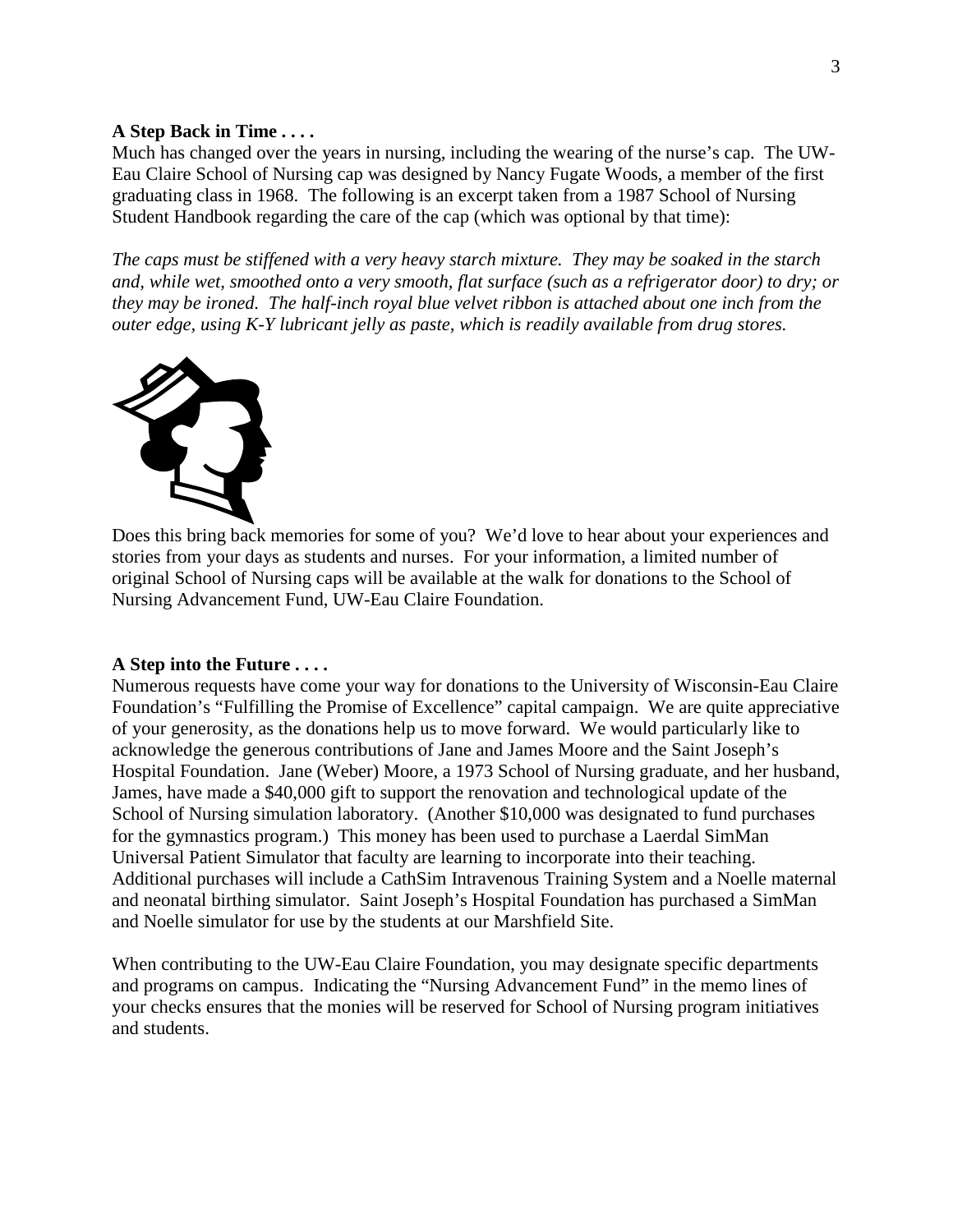#### **Sigma Theta Tau-Delta Phi Chapter Activities**

The Delta Phi Chapter of Sigma Theta Tau, International has many activities in the planning stages for the 2003-2004 year. Events currently on the calendar include: Welcome Back Pizza Party—September  $11<sup>th</sup>$  in Eau Claire and September  $12<sup>th</sup>$  in Marshfield; Alzheimer Association Memory Walk at Carson Park--September 20<sup>th</sup> in Eau Claire; and the Fall Business Meeting on October  $16<sup>th</sup>$ .

The Delta Phi Chapter recently approved a new Board position. The Leadership Intern position welcomes a student member who accepts the duties of learning about the leadership opportunities and growing in leadership potential in our chapter. The Leadership Intern also attends an international Sigma Theta Tau event with the support of the chapter—either the Leadership Academy or the Biennium Convention. Our first Leadership Interns are Amy Fish and Melyssa Heintz; both are second semester senior nursing students.

The Sigma Theta Tau, International 37th Biennial Convention will be held in Toronto, Ontario, Canada November 1-5. The Delta Phi Chapter will be represented at the convention by 5 active members.

### **Alumni Office: Willing and Able**

Thinking about organizing a class reunion? Let the Alumni Office be of help. They assist in planning alumni activities of all kinds—residence hall gatherings, class reunions, and even receptions in cities, towns, and places of business where alumni live and work. The staff at the UW-Eau Claire Alumni Office can help with mailings, scheduling events, and processing reservations. For assistance, please contact John Bachmeier, Director of Alumni Relations, at UW-Eau Claire Alumni Association, 216 Schofield Hall, 105 Garfield Avenue, P.O. Box 4004, Eau Claire, WI 54702-4004; phone: 715-836-3266; fax: 715-836-4375; e-mail: [alumni@uwec.edu.](mailto:alumni@uwec.edu) More information about the Alumni Association can be found at the following web address: [http://www.uwec.edu/Alumni.](http://www.uwec.edu/Alumni)

Also let the School of Nursing know if we can be of any assistance in your class reunion activities. We can provide School of Nursing representatives and tours of the building. We are interested in hearing about any plans you may have. Information can be directed to Dr. Elaine Wendt, Associate Dean and Educational Administrator, School of Nursing, University of Wisconsin-Eau Claire, 105 Garfield Avenue, P.O. Box 4004, Eau Claire, WI 54702-4004; Phone: 715-836-5287; e-mail: [wendtle@uwec.edu.](mailto:wendtle@uwec.edu) More information about the School of Nursing is available at the following web address: [http://www.uwec.edu/nurs.](http://www.uwec.edu/nurs)

#### **Stay Involved in School of Nursing Activities**

In the future, we would like to bring alumni and friends together again for other events. We also hope to continue a School of Nursing alumni newsletter—it has been many years since the last publication. If you are interested in becoming involved with various School of Nursing alumni planning/work committees, or if you have questions or stories to share, please contact Dr. Debra Jansen at the School of Nursing (class of '89) at 715-836-5183 or [Jansenda@uwec.edu.](mailto:Jansenda@uwec.edu)